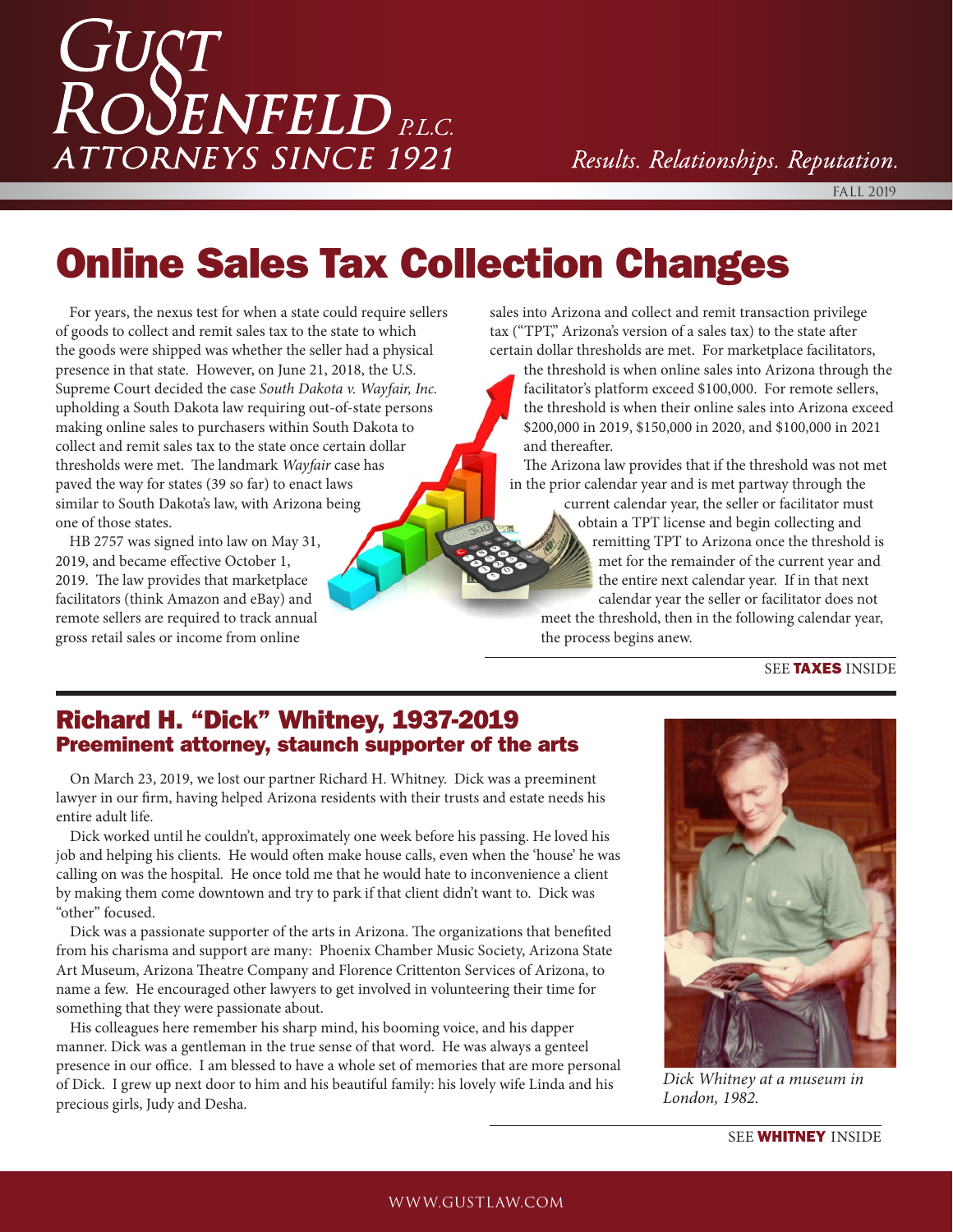### I Can Film Here! No, You Can't!

Arizona cities, towns and school districts sometimes encounter so-called "First Amendment Auditors," who appear at city hall or school district offices and film public employees at work in public areas, such as customer service areas, publicly visible workspaces, and streets and sidewalks. These "auditors" are testing their right to film in public areas as an exercise of free speech.

"Auditors" engage employees in conversation, but they do not give their names or say why they are filming; they make it clear it is their right to do so. They sometimes taunt employees to get a reaction. Some believe their actions promote transparency and open government; others are interested in driving viewers to their websites or YouTube channels – the more outrageous the employee's behavior, the better to entice subscribers.

"Auditors'" behavior can be disconcerting to public employees. Courts have upheld the right of "auditors" to film in public areas, so it is important that employees are trained to know how to respond.

If approached, the employee should: (i) acknowledge but not engage the "auditor;" (ii) be professional and polite; and (iii) call 911 if illegal activity is observed. If working on sensitive material, that material should be turned over so it cannot be seen; if speaking with someone needing privacy, the conversation should be moved to a non-public area. Employees should not (i) argue with



the "auditor;" or (ii) try to stop the filming.

Although permitted, filming is subject to reasonable time, place, and manner restrictions. Police officers may request that filming occurs at a safe distance to prevent interference during an active arrest, and the "auditors" do not have a right to enter private offices, locker rooms, break rooms, or other non-public areas.

The take-away for public employees: stay calm; be boring.

*Susan Goodwin | 602.257.7671 | sgoodwin@gustlaw.com Susan practices in the area of public law.*

#### WHITNEY FROM FRONT PAGE

When I first got to know Dick and his family, it was the 1970s and 80s in Phoenix, Arizona; Dick and Linda were Old Phoenix blood. Dick was a graduate of North High and represented the third generation of Whitneys in Phoenix. They showed my Chicago parents the ropes: where to eat (Bob's Big Boy was about it); where to golf (Phoenix Country Club); and what is a jumping cholla! Dick helped my family; he created our estate planning and he reviewed investments. When my dad was diagnosed with cancer, Dick called and said not to worry, it was all set. He always provided that personal contact and unwavering assurance to all of his clients. Dick treated all clients alike, big or small. It made no difference.

Dick's home was an extremely happy one. His girls would say the same. He built an area for his mother in law, Grandma Alberta, to live in. She lived with them for most of my adult life and he beamed every time he greeted her.

Dick loved his dogs – and there were many – but none more precious than Fritz, his Rottweiler. The dog terrified everyone but him. He would load that large puppy in his best car and drive up the steep driveway in reverse, Fritz's tongue hanging out.

I was privileged to babysit Judy and Desha when Dick would take Linda out, typically to a charity event. He treated his wife with care and love and devotion. Their marriage was a blessing and an honor to observe.

He adored his daughters. He was a man who was thrilled to have two girls. He rejoiced in everything they did and rejoiced even more upon the arrival of his grandchildren, Will and Hayden.

I miss him. He never passed by my office without calling out my name, asking about my family, visiting for a bit. Dick always let you know how much he cared about your life and your concerns, and that is a rare trait.

Our firm was honored to call him a partner for 55 years.

*Jennifer N. MacLennan | 602.257.7475 | maclennan@gustlaw.com Jennifer advises and represents school districts in all facets of operation.*



*Dick adored his daughters, Judy and Desha, seen here before school in a 1982 photo.*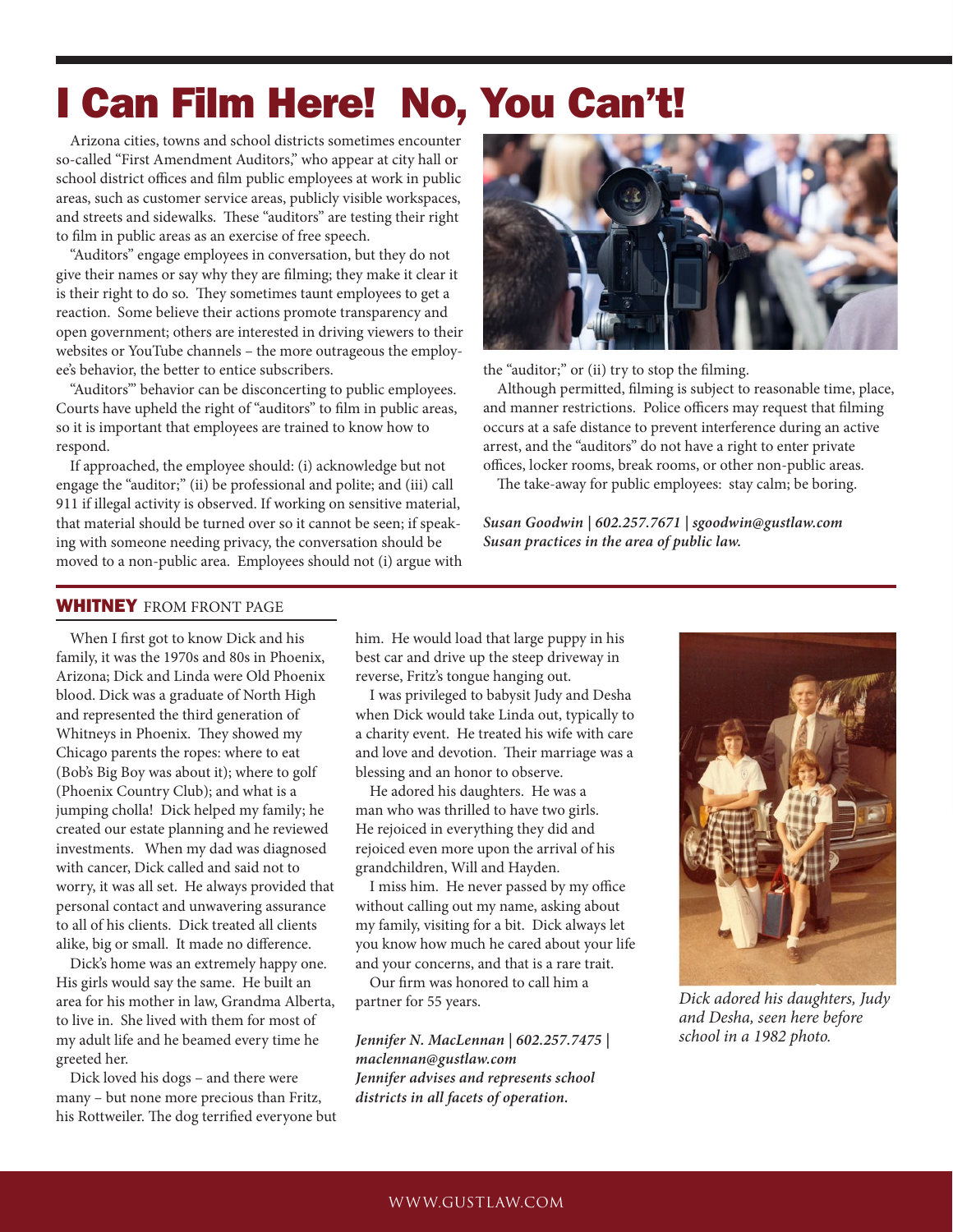### Fred Rosenfeld: A Lifetime of Service

**Fred H. Rosenfeld** was awarded the Bernard P. Friel Medal by the National Association of Bond Lawyers. The medal honors distinguished service in public finance and is given to bond lawyers who have significantly shaped public finance. Fred was given the award during NABL's Annual Membership Meeting on Wednesday, September 11, 2019, in Chicago.

**Timothy Stratton**, Co-Chair of Gust Rosenfeld's Municipal Bond Department, said, "Fred truly deserves this award. He has shaped governmental law in Arizona, being directly involved in most of Arizona's bond and public finance related statutes. For decades he has worked on important public works projects, including the Central Arizona Project."



*Photo credit: Indigo Photography*



### Susan Goodwin Recognized for Top Municipal Lawyer Award

**Susan Goodwin** received the Marvin J. Glink Private Practice Local Government Award from the International Municipal Lawyers Association. The award recognizes a private practice practitioner who has provided outstanding service to the public and who possesses an exemplary

reputation in the legal community, the highest of ethical standards, and who revels in maintaining a life that balances a passion for professional excellence with the joy of family and friends. The award was presented to Susan during IMLA's Annual Conference in September 2019.

### Can You Match the GR Attorney to Their Baby?

*Want to learn which attorneys are matched with which baby? Turn to the last page for answers.* 













**Luke, 13 mos James, 3 mos Madeline, 8 mos Trish Stuhan Brittany Reed Mina O'Boyle**



#### WWW.GUSTLAW.COM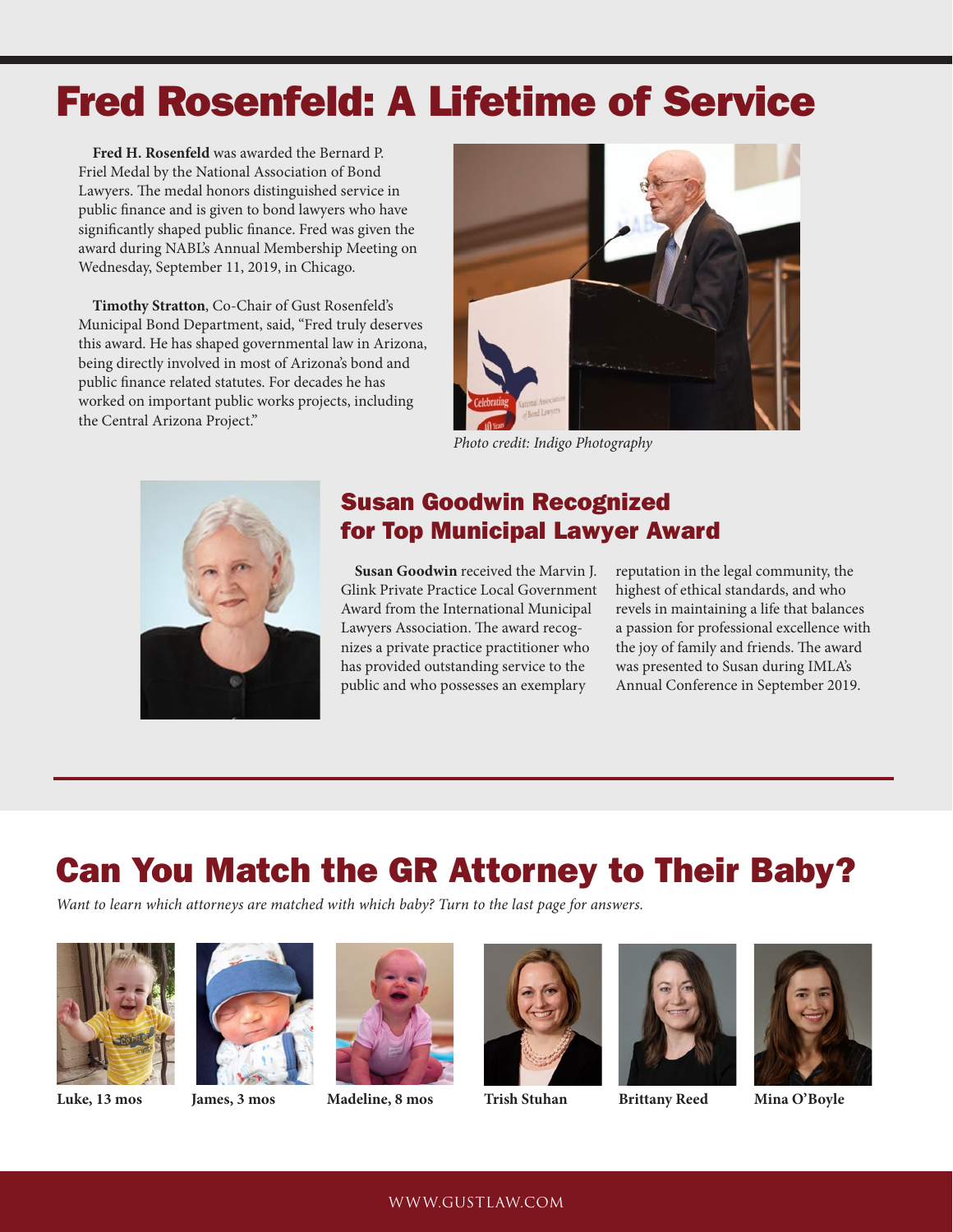### The Best Lawyers in America© 2020 Lists 24 Gust Rosenfeld Lawyers as Leaders in Their Field

*Twenty-four of the firm's attorneys across 21 practice areas were selected by their peers for inclusion in The Best Lawyers in America© 2020. The following attorneys were named to the list:*

#### **Phoenix**

- **Kent E. Cammack** (Litigation Real Estate; Real Estate Law)
- **Tom Chauncey II** (Corporate Law)
- **Susan D. Goodwin** (Land Use and Zoning Law; Municipal Law)
- **Robert D. Haws** (Education Law; Employment Law Management; Litigation – Labor and Employment)
- **John L. Hay** (Franchise Law)
- **Richard B. Hood** (Commercial Litigation)
- **Jennifer N. MacLennan** (Education Law)
- **Scott A. Malm** (Real Estate Law)
- **Craig A. McCarthy** (Insurance Law; Litigation Insurance)
- **Andrew J. McGuire** (Land Use and Zoning Law; Municipal Law; Real Estate Law)
- **Christopher M. McNichol** (Bankruptcy and Creditor Debtor Rights / Insolvency and Reorganization Law)
- **Christina M. Noyes** (Franchise Law)
- **Sean P. O'Brien** (Bankruptcy and Creditor Debtor Rights / Insolvency and Reorganization Law)
- **Barbara U. Rodriquez-Pashkowski** (Environmental Law)
- **Frederick H. Rosenfeld** (Corporate Law; Municipal Law; Public Finance Law)
- **Susan Plimpton Segal** (Employment Law Management)
- **Gary J. Verburg** (Land Use and Zoning Law)
- **Charles W. Wirken** (Appellate Practice; Franchise Law)

#### **Tucson**

- **Mark L. Collins** (Litigation Real Estate; Real Estate Law)
- **Peter Collins, Jr.** (Commercial Litigation; Insurance Law; Personal Injury Litigation – Defendants; Personal Injury Litigation – Plaintiffs)
- **Patrick J. Farrell** (Corporate Law)
- **James W. Kaucher** (Professional Malpractice Law Defendants)
- **Gerard R. O'Meara** (Litigation Banking and Finance)
- **Michael S. Woodlock** (Litigation Construction; Real Estate Law)

#### TAXES FROM FRONT PAGE

#### How does it affect you?

If you live in and run a business from Arizona and you make online sales out of state, you will need to (a) verify if you are subject to a *Wayfair* type statute in those other states, (b) determine what the states' requirements are, and (c) begin tracking all sales (or number of transactions) into those states and comply with their statutes.

If you are a consumer in Arizona, this may mean that your online purchases become more expensive if the seller or facilitator you buy from is required to remit taxes on your purchases.

If you do not live in Arizona, but you make online sales into Arizona subject to Arizona's TPT, then you will need to begin tracking the gross proceeds of, or gross income from, sales into Arizona, and collect and remit TPT to Arizona if you exceed the threshold.

*Kyle B. Bate | 602.257.7437 | kbate@gustlaw.com Kyle's estate planning practice includes wills, trusts, and probate and trust administration.*

## $COR \cdot NER$ *A True Legacy*

ET.Y.MOL.O.GY

The word "legacy" has multiple origins and meanings. Each meaning is appropriately applied when speaking of Dick Whitney. One meaning is derived from the Medieval Latin "legatus" which refers to an envoy or ambassador. Dick, without question, was an ambassador for Gust Rosenfeld throughout his 55-year career with the firm. He also left a legacy, from the Old French "legacie" meaning gift, of commitment and service to both the firm and the community, a gift which is remembered and appreciated.

*Richard B. Hood | 602.257.7420 | rbhood@gustlaw.com Rick, our etymologist, practices in the areas of commercial law and litigation.*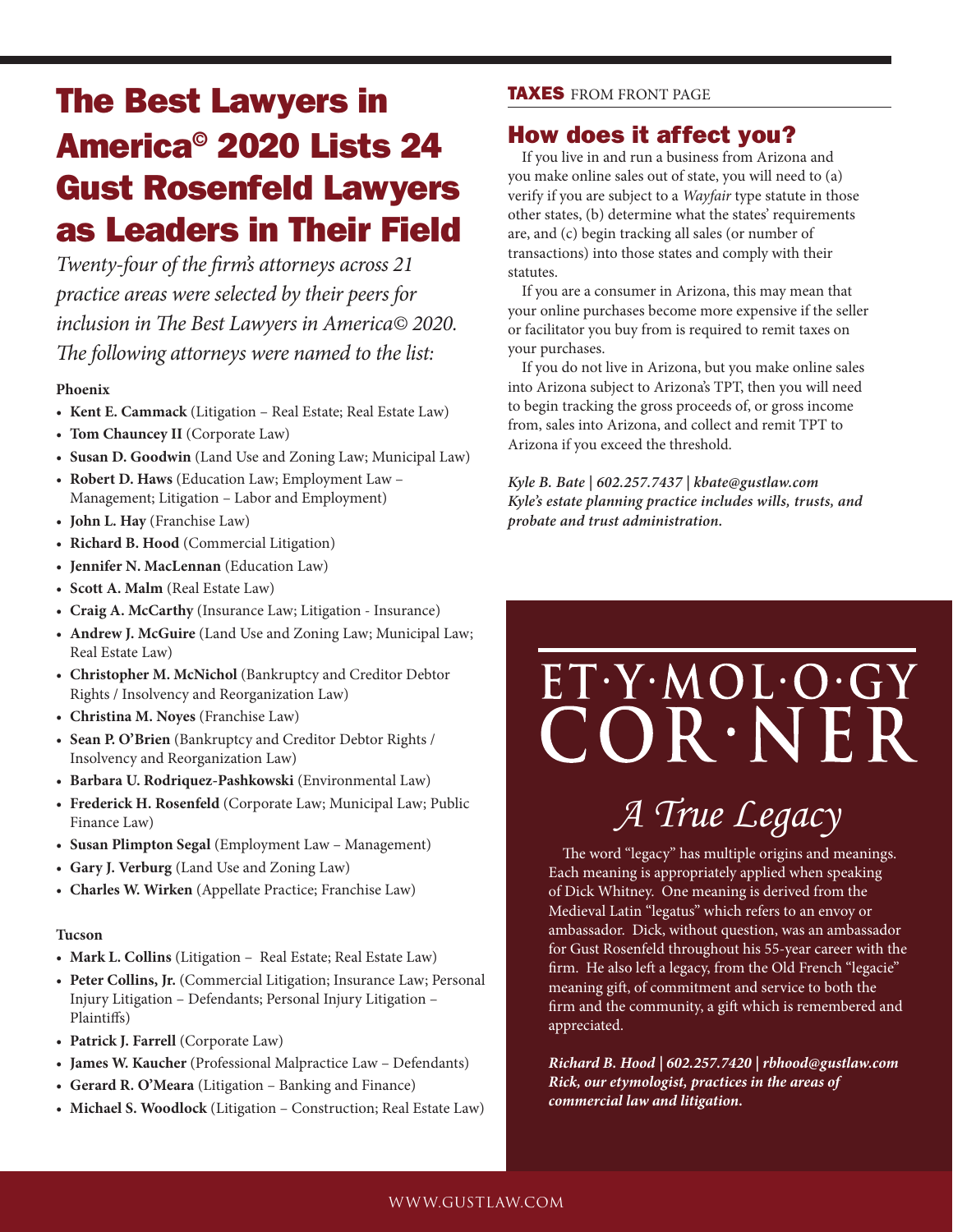### P E R S O N A L **NOTES**

**Charles W. "Chas" Wirken** was selected as a co-recipient of the Arizona State Bar's 2019 President's Award. Also, **Chas** spoke to the East Valley Bar Association regarding assessing cases for appeal.

**Jennifer MacLennan** and **Rob Haws** presented at the Arizona School Personnel Administrators Association Conference.

**Carrie O'Brien** presented on data privacy at the Arizona Association of School Business Officials Spring Conference. Carrie also presented on public records requests at the Copper Chapter of The Institute for Public Procurement.

**Trish Stuhan** and **Rob Williams** presented at the Arizona Credit Union Collectors Council's April meeting.

**Jay Graif** and **Jennifer Kalvestran** spoke at West Coast Casualty's construction defect seminar.

**John Hay** was a panelist for the State Bar Business Law Section discussing the new Limited Liability Act.

**Frank Tomkins** presented on access issues to the Land Title Association of Arizona.

**Susan Goodwin, Andrew McGuire, Susan Segal,** and **Trish Stuhan** presented "City Attorney Fundamentals," a half-day program at the Arizona City Attorneys' Association Summer Meeting.

**Shelby Exposito** presented at the Women Leading Government Annual Conference.

**Chris McNichol** participated on a panel discussing current economic and legislative issues at a combined Arizona Private Lenders Association and Arizona Trustee Association Luncheon.

**Rob Haws** presented at the Arizona Association of School Business Officials Annual Conference.

**Chris McNichol** and **Kent Cammack** presented at the Arizona Trustee Association Annual Convention on current legal issues related to secured real estate loans and enforcement.

**Susan Goodwin** and **Andrew McGuire** presented "First Amendment Auditors" at the Annual Conference of the League of Arizona Cities and Towns.

**Susan Goodwin** conducted the 2019 Arizona City Attorneys Association City Attorneys Fundamentals program.

**Scott Malm** spoke at the Land Title Association of Arizona Annual Convention on title insurance claims. **Scott** also spoke at the Arizona State Bar's Real Estate Section Luncheon about judgment renewals and homestead exemptions.

**James Kaucher** was the lawyer presenter at Optimizing Wound Care across the Continuum of Care Symposium.

**Peter Collins** was elected to the Board of Directors of TROT, Therapeutic Riding of Tucson.

**Samantha Winter McAlpin** was selected as a *Top Pro Bono Attorney* in Arizona by the Arizona Foundation for Legal Services & Education.

## **NEW FACES**



**Brittany Reed** (Phoenix Office)

Brittany's practice focuses on the areas of education law and employment law. She represents schools, school districts, and other educational organizations in various types of law, including employment, special education, and litigation. Brittany has several years of litigation and

business law experience. She graduated cum

laude from Colorado State University with a B.S. in Business Administration. She earned her J.D. from Arizona State University, graduating cum laude, where she served as the Business Editor for the Arizona State Law Journal.



**A. Daniel (Dan) Coumides** (Phoenix Office) Dan has extensive litigation experience. His practice is focused on general liability defense, insurance coverage analysis, commercial litigation, personal injury, wrongful death, and professional liability litigation. He has additional litigation experience working as a criminal defense attorney. Dan has tried multiple jury trials to verdict and

has participated in numerous arbitrations and mediations.

He earned his J.D. from the University of Arizona James E. Rogers College of Law. Dan earned a B.S. in accounting from Arizona State University.